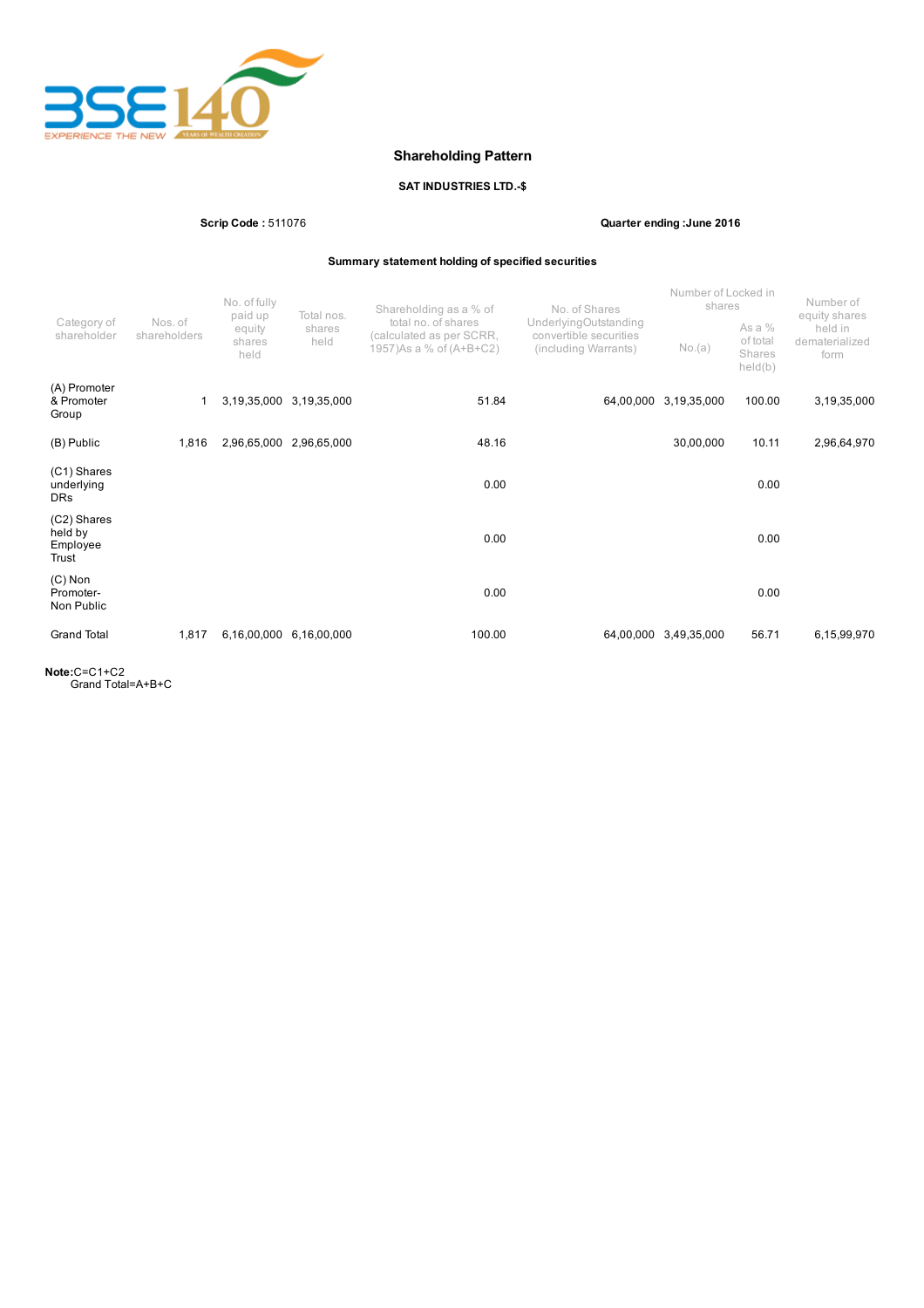

# Shareholding Pattern

# SAT INDUSTRIES LTD.-\$

Scrip Code : 511076 Quarter Ending : June 2016

Statement showing shareholding pattern of the Promoter and Promoter Group

|                                                       |                         | No. of fully<br>paid up  | Total nos.              | Shareholding as a % of                                                      | No. of Shares                                                                          | Number of Locked in<br>shares |                                           | Number of<br>equity shares        |
|-------------------------------------------------------|-------------------------|--------------------------|-------------------------|-----------------------------------------------------------------------------|----------------------------------------------------------------------------------------|-------------------------------|-------------------------------------------|-----------------------------------|
| Category of<br>shareholder                            | Nos. of<br>shareholders | equity<br>shares<br>held | shares<br>held          | total no. of shares<br>(calculated as per SCRR,<br>1957) As a % of (A+B+C2) | UnderlyingOutstanding<br>convertible securities<br>$(including \, \text{Warrants})(X)$ | No.(a)                        | As a $%$<br>of total<br>Shares<br>held(b) | held in<br>dematerialized<br>form |
| A1) Indian                                            |                         |                          |                         | 0.00                                                                        |                                                                                        |                               | 0.00                                      |                                   |
| Any Other<br>(specify)                                |                         | 3,19,35,000              | 3,19,35,000             | 51.84                                                                       | 64,00,000                                                                              | 3,19,35,000                   | 100.00                                    | 3,19,35,000                       |
| <b>SAT INVEST</b><br><b>PRIVATE</b><br><b>LIMITED</b> |                         | 3,19,35,000              | 3,19,35,000             | 51.84                                                                       | 64,00,000                                                                              | 3,19,35,000                   | 100.00                                    | 3,19,35,000                       |
| Sub Total A1                                          |                         | 3,19,35,000              | 3,19,35,000             | 51.84                                                                       | 64,00,000                                                                              | 3,19,35,000                   | 100.00                                    | 3,19,35,000                       |
| A2) Foreign                                           |                         |                          |                         | 0.00                                                                        |                                                                                        |                               | 0.00                                      |                                   |
| $A = A1 + A2$                                         |                         |                          | 3,19,35,000 3,19,35,000 | 51.84                                                                       | 64,00,000                                                                              | 3,19,35,000                   | 100.00                                    | 3,19,35,000                       |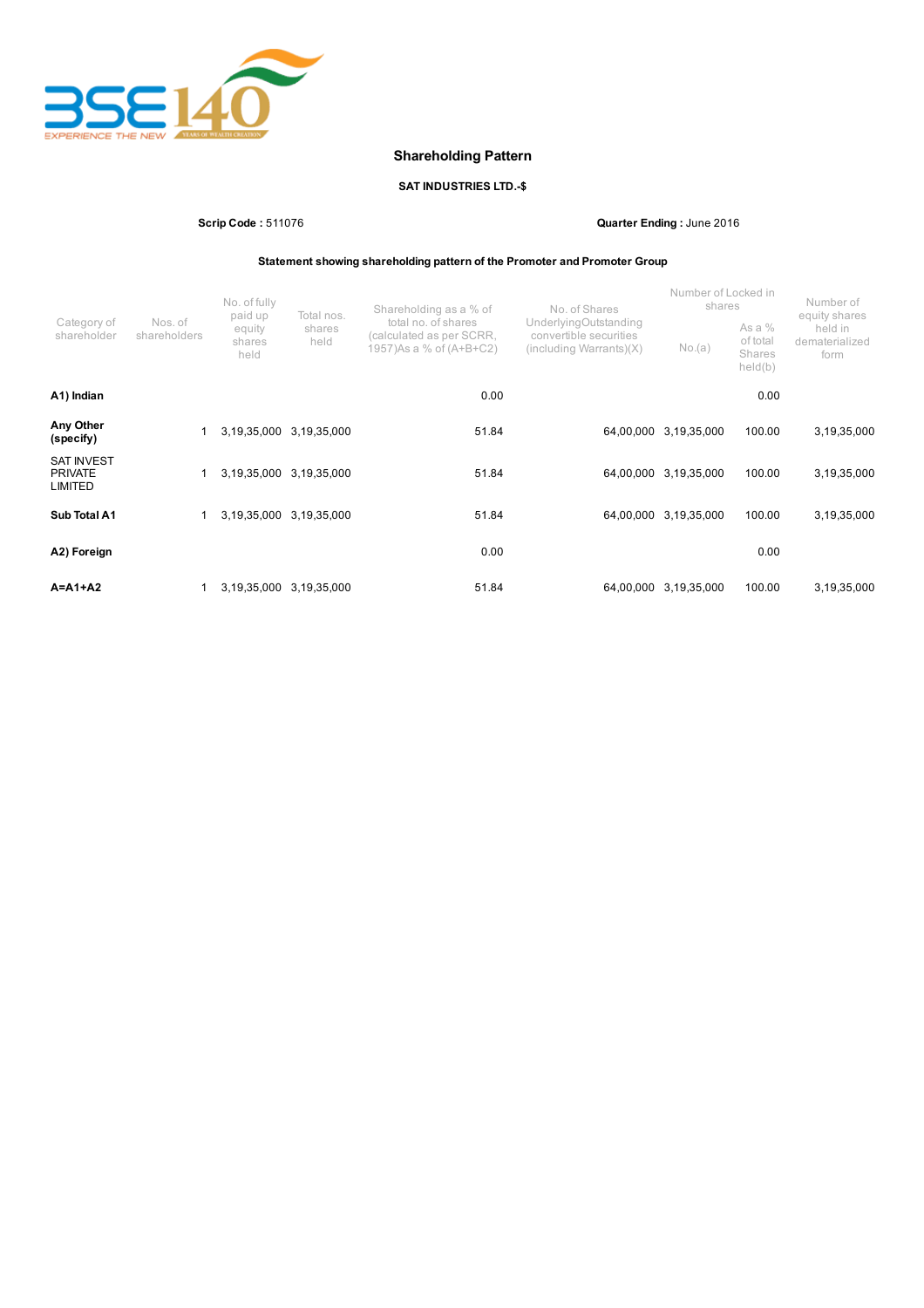

### Shareholding Pattern Non Promoter-Non Public

#### SAT INDUSTRIES LTD.-\$

Scrip Code : 511076 Quarter ending : June 2016

Statement showing shareholding pattern of the Non Promoter- Non Public shareholder

| Category &<br>Name of the<br>Shareholders(I)    | No. of<br>shareholder(III) | No. of fully<br>paid up<br>equity<br>shares<br>held(IV) | Total no.<br>shares<br>$held(VII =$<br>$ V+V+V $ | Shareholding %<br>calculated as per<br>SCRR, 1957 As a % of<br>$(A+B+C2)(VIII)$ | No. of Shares Underlying<br>Outstanding convertible<br>securities (including<br>Warrants $(X)$ | No | Number of<br>Locked in<br>shares(XII)<br>As a %<br>of total<br>Shares<br>held | Number of equity<br>shares held in<br>dematerialized<br>form(XIV)(Not<br>Applicable) |
|-------------------------------------------------|----------------------------|---------------------------------------------------------|--------------------------------------------------|---------------------------------------------------------------------------------|------------------------------------------------------------------------------------------------|----|-------------------------------------------------------------------------------|--------------------------------------------------------------------------------------|
| C <sub>1</sub><br>Custodian/DR<br><b>Holder</b> | 0                          | 0                                                       |                                                  | 0.00                                                                            |                                                                                                |    | 0.00                                                                          |                                                                                      |
| C2) Employee<br><b>Benefit Trust</b>            | 0                          | 0                                                       |                                                  | 0.00                                                                            |                                                                                                |    | 0.00                                                                          |                                                                                      |

Note

(1) PAN would not be displayed on website of Stock Exchange(s).

(2) The above format needs to disclose name of all holders holding more than 1% of total number of shares

(3) W.r.t. the information pertaining to Depository Receipts, the same may be disclosed in the respective columns to the extent information available,.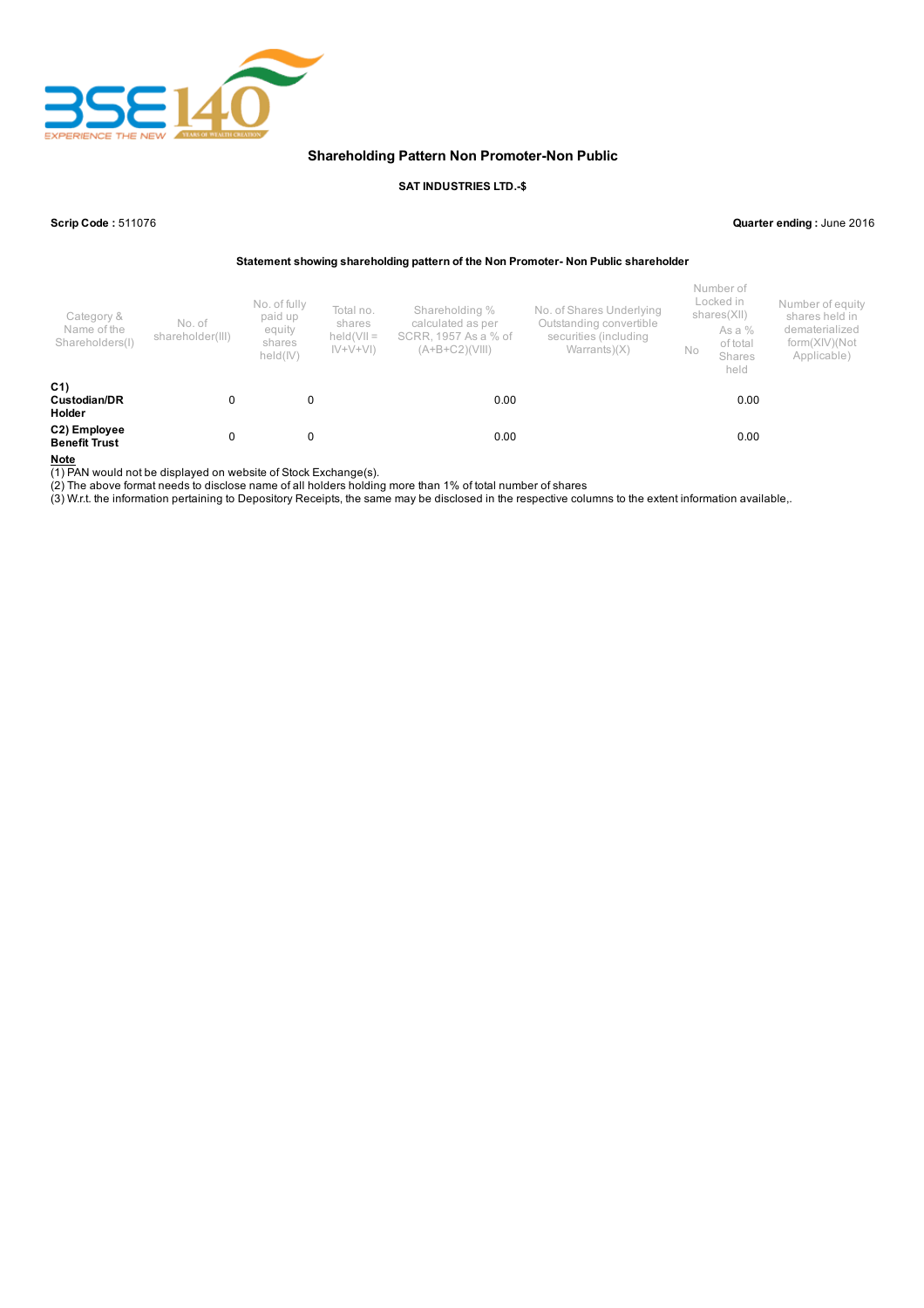

#### Shareholding Pattern Public Shareholder

#### SAT INDUSTRIES LTD.-\$

Scrip Code : 511076 Quarter ending : June 2016

#### Statement showing shareholding pattern of the Public shareholder

|                                                                                                     |                       |                                                        |                             |                                                                                        |                           |                                                     | No. of                                                                                      | Total<br>shareholding<br>, as a %                                                                                         | Number of Locked<br>in shares                     |        |                                                                                    |
|-----------------------------------------------------------------------------------------------------|-----------------------|--------------------------------------------------------|-----------------------------|----------------------------------------------------------------------------------------|---------------------------|-----------------------------------------------------|---------------------------------------------------------------------------------------------|---------------------------------------------------------------------------------------------------------------------------|---------------------------------------------------|--------|------------------------------------------------------------------------------------|
| Category &<br>Name of the<br>Shareholders                                                           | No. of<br>shareholder | No. of<br>fully<br>paid up<br>equity<br>shares<br>held | Total no.<br>shares<br>held | Shareholding<br>% calculated<br>as per<br><b>SCRR, 1957</b><br>As a % of<br>$(A+B+C2)$ | No of<br>Voting<br>Rights | Total<br>as a<br>$%$ of<br>Total<br>Voting<br>right | Shares<br>Underlying<br>Outstanding<br>convertible<br>securities<br>(including<br>Warrants) | assuming full<br>conversion<br>οf<br>convertible<br>securities (<br>as a<br>percentage<br>of diluted<br>share<br>capital) | As a %<br>of total<br>No.(a)<br>Shares<br>held(b) |        | Number of<br>equity shares<br>held in<br>dematerialized<br>form(Not<br>Applicable) |
| <b>B1) Institutions</b>                                                                             | 0                     | $\mathbf 0$                                            |                             | 0.00                                                                                   |                           | 0.00                                                |                                                                                             |                                                                                                                           |                                                   | 0.00   |                                                                                    |
| <b>B2) Central</b><br>Government/<br><b>State</b><br>Government(s)/<br><b>President of</b><br>India | 0                     | $\pmb{0}$                                              |                             | 0.00                                                                                   |                           | 0.00                                                |                                                                                             |                                                                                                                           |                                                   | 0.00   |                                                                                    |
| <b>B3) Non-</b><br><b>Institutions</b>                                                              | 0                     | 0                                                      |                             | 0.00                                                                                   |                           | 0.00                                                |                                                                                             |                                                                                                                           |                                                   | 0.00   |                                                                                    |
| Individual<br>share capital<br>upto Rs. 2 Lacs                                                      | 1632                  | 4662898                                                | 46,62,898                   | 7.57                                                                                   | 46,62,898                 | 7.57                                                |                                                                                             |                                                                                                                           |                                                   | 0.00   | 46,62,868                                                                          |
| Individual<br>share capital in<br>excess of Rs. 2<br>Lacs                                           | 9                     | 5935805                                                | 59,35,805                   | 9.64                                                                                   | 59,35,805                 | 9.64                                                |                                                                                             |                                                                                                                           | 30,00,000                                         | 50.54  | 59,35,805                                                                          |
| Manju Gupta                                                                                         | 1                     | 1825000                                                | 18,25,000                   | 2.96                                                                                   | 18,25,000                 | 2.96                                                |                                                                                             |                                                                                                                           |                                                   | 0.00   | 18,25,000                                                                          |
| Preeti Krishna<br>Kabra                                                                             | 1                     | 1500000                                                | 15,00,000                   | 2.44                                                                                   | 15,00,000                 | 2.44                                                |                                                                                             |                                                                                                                           | 15,00,000                                         | 100.00 | 15,00,000                                                                          |
| Lalit Kabra                                                                                         | 1                     | 1500000                                                | 15,00,000                   | 2.44                                                                                   | 15,00,000                 | 2.44                                                |                                                                                             |                                                                                                                           | 15,00,000                                         | 100.00 | 15,00,000                                                                          |
| Any Other<br>(specify)                                                                              | 175                   |                                                        | 19066297 1,90,66,297        |                                                                                        | 30.95 1,90,66,297         | 30.95                                               |                                                                                             |                                                                                                                           |                                                   | 0.00   | 1,90,66,297                                                                        |
| <b>PARK</b><br>CONTINENTAL<br><b>PRIVATE</b><br><b>LIMITED</b>                                      | 1                     | 2657038                                                | 26,57,038                   | 4.31                                                                                   | 26,57,038                 | 4.31                                                |                                                                                             |                                                                                                                           |                                                   | 0.00   | 26,57,038                                                                          |
| <b>SPACE AGE</b><br><b>POLYMERS</b><br><b>PRIVATE</b><br><b>LIMITED</b>                             | 1                     | 6124805                                                | 61,24,805                   | 9.94                                                                                   | 61,24,805                 | 9.94                                                |                                                                                             |                                                                                                                           |                                                   | 0.00   | 61,24,805                                                                          |
| <b>DAWOOD</b><br><b>INVESTMENTS</b><br><b>PRIVATE</b><br>LIMITED                                    | 1                     | 7209350                                                | 72,09,350                   | 11.70                                                                                  | 72,09,350                 | 11.70                                               |                                                                                             |                                                                                                                           |                                                   | 0.00   | 72,09,350                                                                          |
| Sub Total B3                                                                                        |                       |                                                        | 1816 29665000 2,96,65,000   |                                                                                        | 48.16 2,96,65,000         | 48.16                                               |                                                                                             |                                                                                                                           | 30,00,000                                         | 10.11  | 2,96,64,970                                                                        |
| B=B1+B2+B3                                                                                          |                       |                                                        | 1816 29665000 2,96,65,000   |                                                                                        | 48.16 2,96,65,000         | 48.16                                               |                                                                                             |                                                                                                                           | 30,00,000                                         | 10.11  | 2,96,64,970                                                                        |

Details of the shareholders acting as persons in Concert including their Shareholding (No. and %):

Details of Shares which remain unclaimed may be given here along with details such as number of shareholders, outstanding shares held in demat/unclaimed suspense account, voting rights which are frozen etc.

<u>Note</u><br>(1) PAN would not be displayed on website of Stock Exchange(s).<br>(2) The above format needs to disclose name of all holders holding more than 1% of total number of shares<br>(3) W.r.t. the information pertaining to Depo